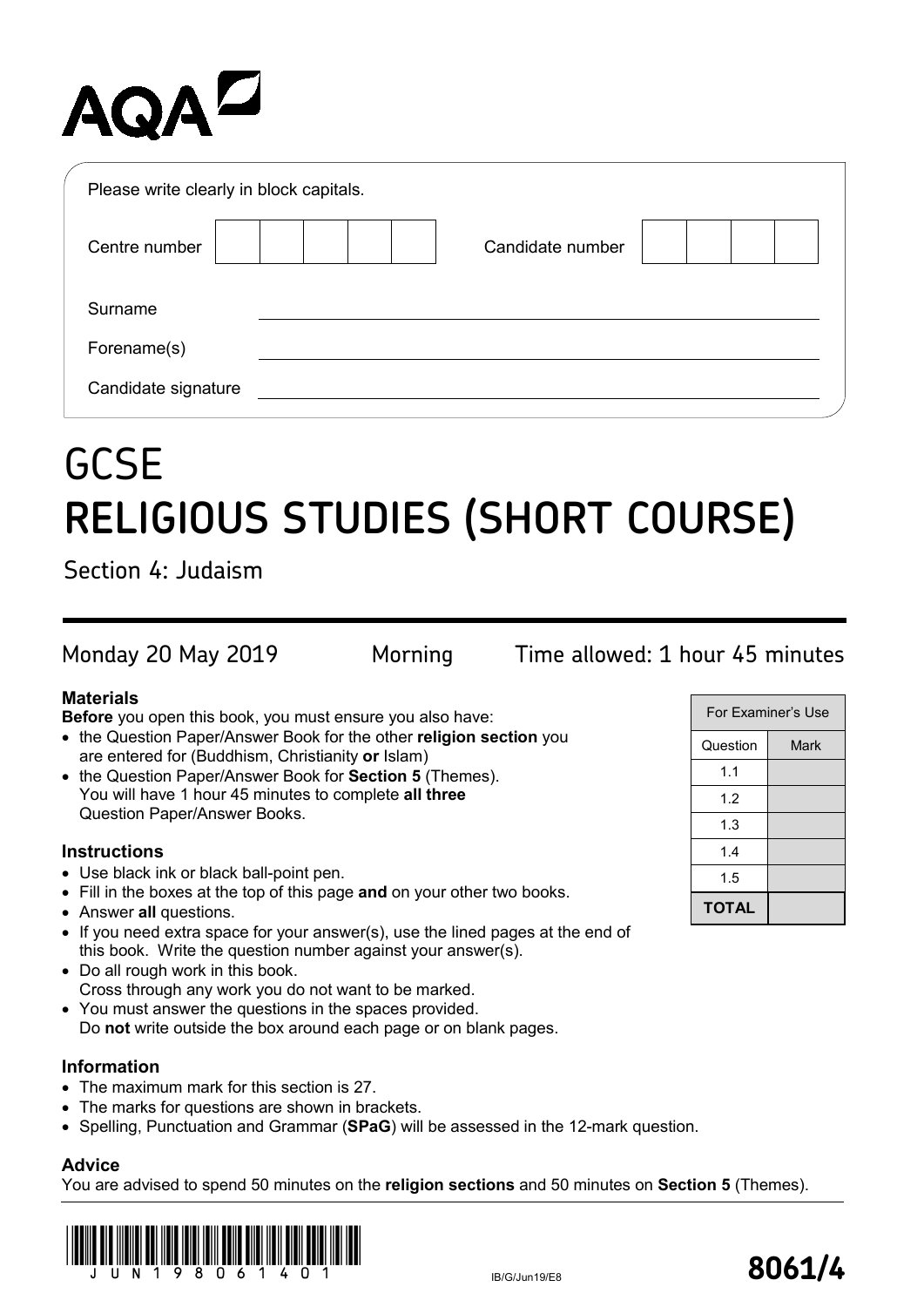| $\mathbf 1$<br>1<br>0         | Which one of the following did God not give to Abraham?<br>[1 mark]<br>Put a tick $(\checkmark)$ in the box next to the correct answer.<br>Land<br>A<br>Special relationship<br>$\, {\bf B} \,$<br>$\mathbf c$<br><b>Ten Commandments</b><br>Descendants<br>D | Do not write<br>outside the<br>box<br>$\mathbf 1$ |
|-------------------------------|---------------------------------------------------------------------------------------------------------------------------------------------------------------------------------------------------------------------------------------------------------------|---------------------------------------------------|
| $2 \mid$<br>1<br>$\mathbf{0}$ | Give two promises God made to Moses.<br>[2 marks]<br><u> 1989 - Johann Stoff, deutscher Stoffen und der Stoffen und der Stoffen und der Stoffen und der Stoffen und der</u><br>1                                                                              |                                                   |
|                               | $2 \overline{ }$<br><u> 1989 - Johann Stoff, deutscher Stoffen und der Stoffen und der Stoffen und der Stoffen und der Stoffen und der</u>                                                                                                                    | $\mathbf{2}$                                      |
|                               |                                                                                                                                                                                                                                                               |                                                   |
|                               |                                                                                                                                                                                                                                                               |                                                   |
|                               |                                                                                                                                                                                                                                                               |                                                   |

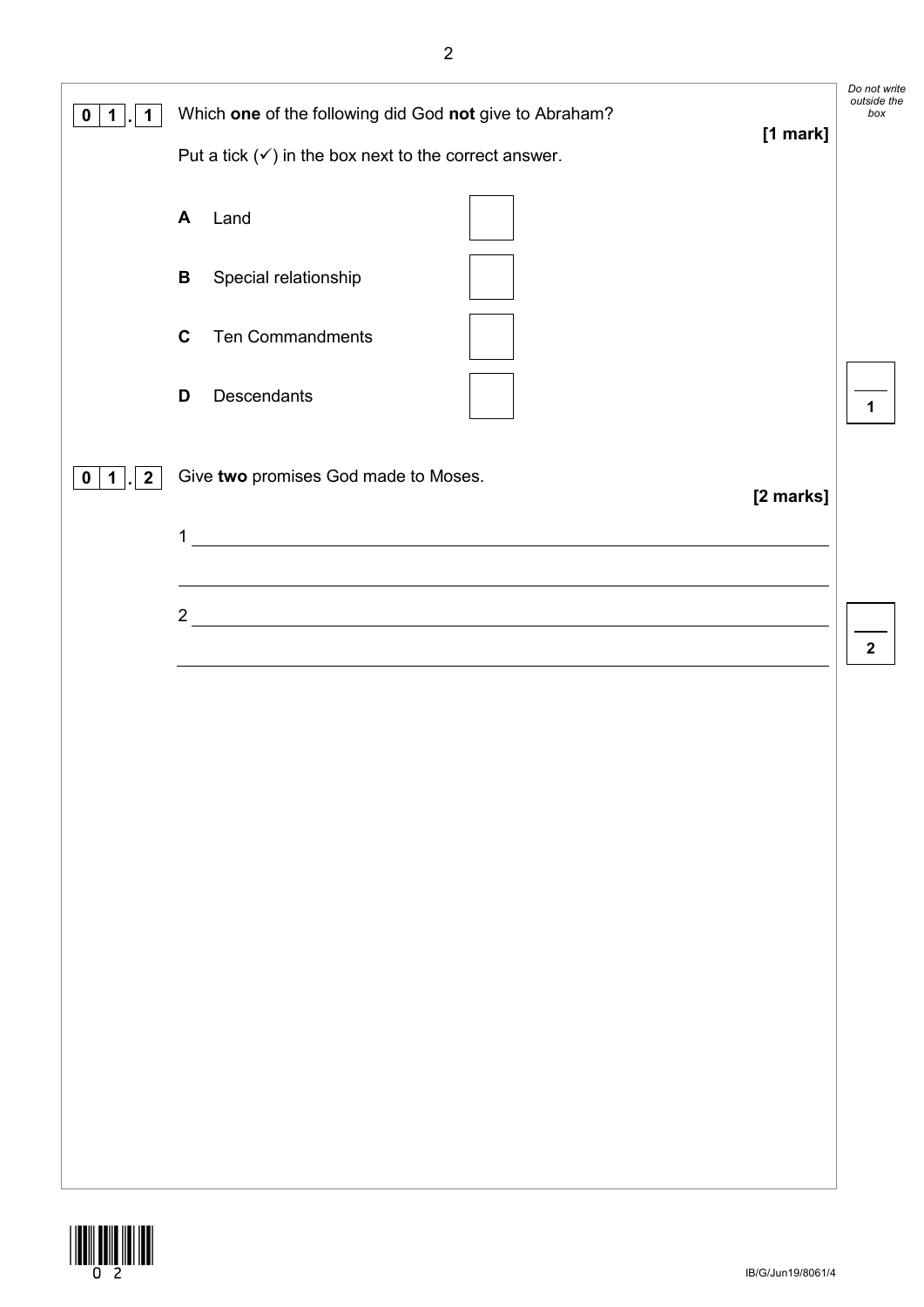|                                                       |                                                                                             | Do not write<br>outside the |
|-------------------------------------------------------|---------------------------------------------------------------------------------------------|-----------------------------|
| $\mathbf{3}$<br>0<br>1                                | Explain two ways in which beliefs about the Messiah influence Jews today.<br>[4 marks]      | box                         |
|                                                       |                                                                                             |                             |
|                                                       |                                                                                             |                             |
|                                                       |                                                                                             |                             |
|                                                       |                                                                                             |                             |
|                                                       |                                                                                             |                             |
|                                                       |                                                                                             |                             |
|                                                       |                                                                                             |                             |
|                                                       |                                                                                             |                             |
|                                                       |                                                                                             |                             |
|                                                       |                                                                                             |                             |
|                                                       |                                                                                             | 4                           |
|                                                       |                                                                                             |                             |
| $\mathbf 1$<br>$\overline{\mathbf{4}}$<br>$\mathbf 0$ | Explain two Jewish moral principles.                                                        |                             |
|                                                       | Refer to sacred writings or another source of Jewish belief and teaching in your<br>answer. |                             |
|                                                       | [5 marks]                                                                                   |                             |
|                                                       |                                                                                             |                             |
|                                                       |                                                                                             |                             |
|                                                       |                                                                                             |                             |
|                                                       |                                                                                             |                             |
|                                                       |                                                                                             |                             |
|                                                       |                                                                                             |                             |
|                                                       |                                                                                             |                             |
|                                                       |                                                                                             |                             |
|                                                       |                                                                                             |                             |
|                                                       |                                                                                             |                             |
|                                                       |                                                                                             |                             |
|                                                       |                                                                                             |                             |
|                                                       |                                                                                             |                             |
|                                                       |                                                                                             | 5                           |

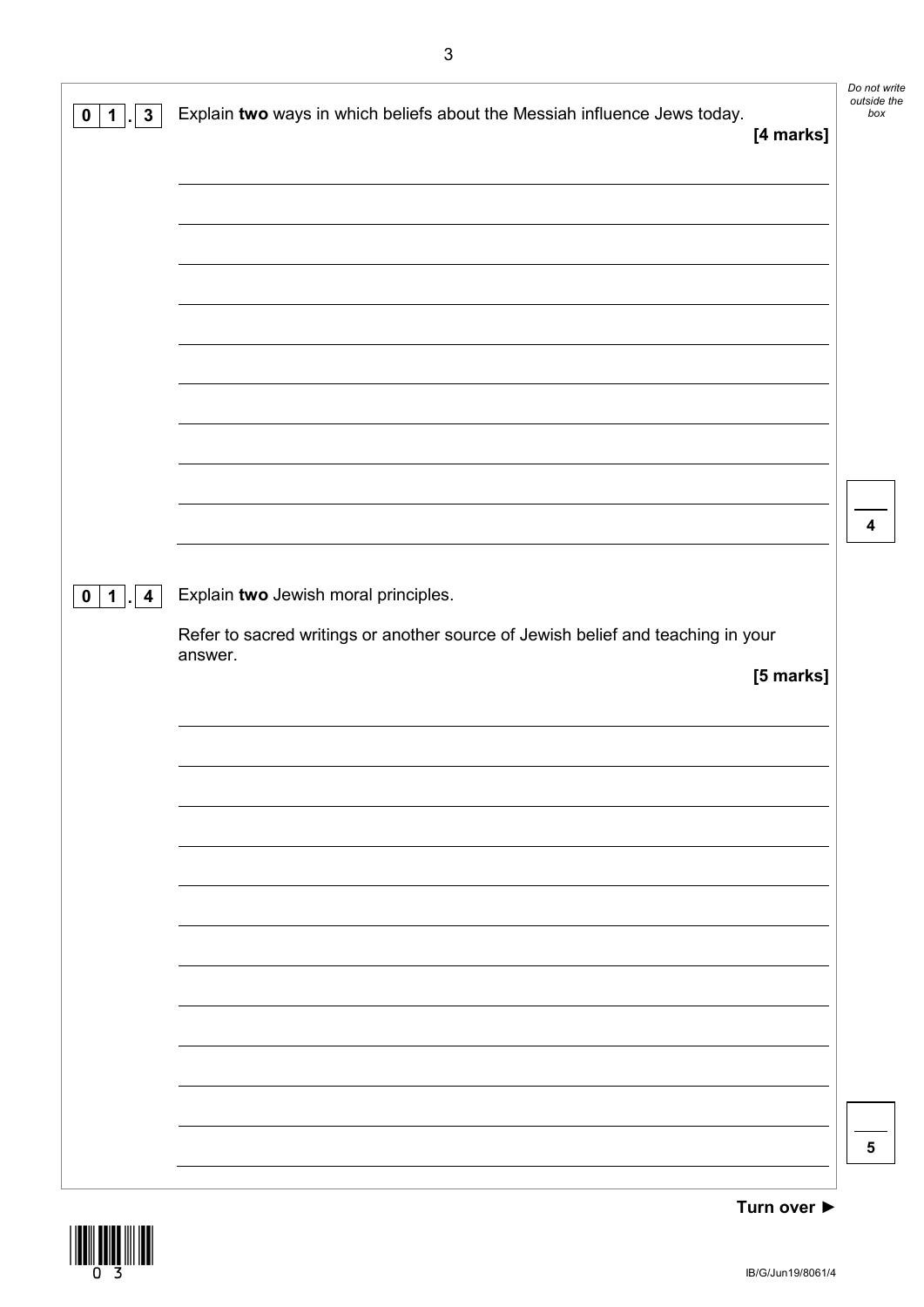| 5<br>$\mathbf 0$<br>1 | 'A merciful God would not judge people.'                                                                                                                                                                             |                | outside<br>bo) |
|-----------------------|----------------------------------------------------------------------------------------------------------------------------------------------------------------------------------------------------------------------|----------------|----------------|
|                       | Evaluate this statement.                                                                                                                                                                                             |                |                |
|                       | In your answer you should:<br>• refer to Jewish teaching<br>• give reasoned arguments to support this statement<br>• give reasoned arguments to support a different point of view<br>• reach a justified conclusion. | [12 marks]     |                |
|                       |                                                                                                                                                                                                                      | [SPaG 3 marks] |                |
|                       |                                                                                                                                                                                                                      |                |                |
|                       |                                                                                                                                                                                                                      |                |                |
|                       |                                                                                                                                                                                                                      |                |                |
|                       |                                                                                                                                                                                                                      |                |                |
|                       |                                                                                                                                                                                                                      |                |                |
|                       |                                                                                                                                                                                                                      |                |                |
|                       |                                                                                                                                                                                                                      |                |                |
|                       |                                                                                                                                                                                                                      |                |                |
|                       |                                                                                                                                                                                                                      |                |                |
|                       |                                                                                                                                                                                                                      |                |                |
|                       |                                                                                                                                                                                                                      |                |                |
|                       |                                                                                                                                                                                                                      |                |                |
|                       |                                                                                                                                                                                                                      |                |                |
|                       |                                                                                                                                                                                                                      |                |                |
|                       |                                                                                                                                                                                                                      |                |                |
|                       |                                                                                                                                                                                                                      |                |                |
|                       |                                                                                                                                                                                                                      |                |                |
|                       |                                                                                                                                                                                                                      |                |                |
|                       |                                                                                                                                                                                                                      |                |                |
|                       |                                                                                                                                                                                                                      |                |                |
|                       |                                                                                                                                                                                                                      |                |                |
|                       |                                                                                                                                                                                                                      |                |                |

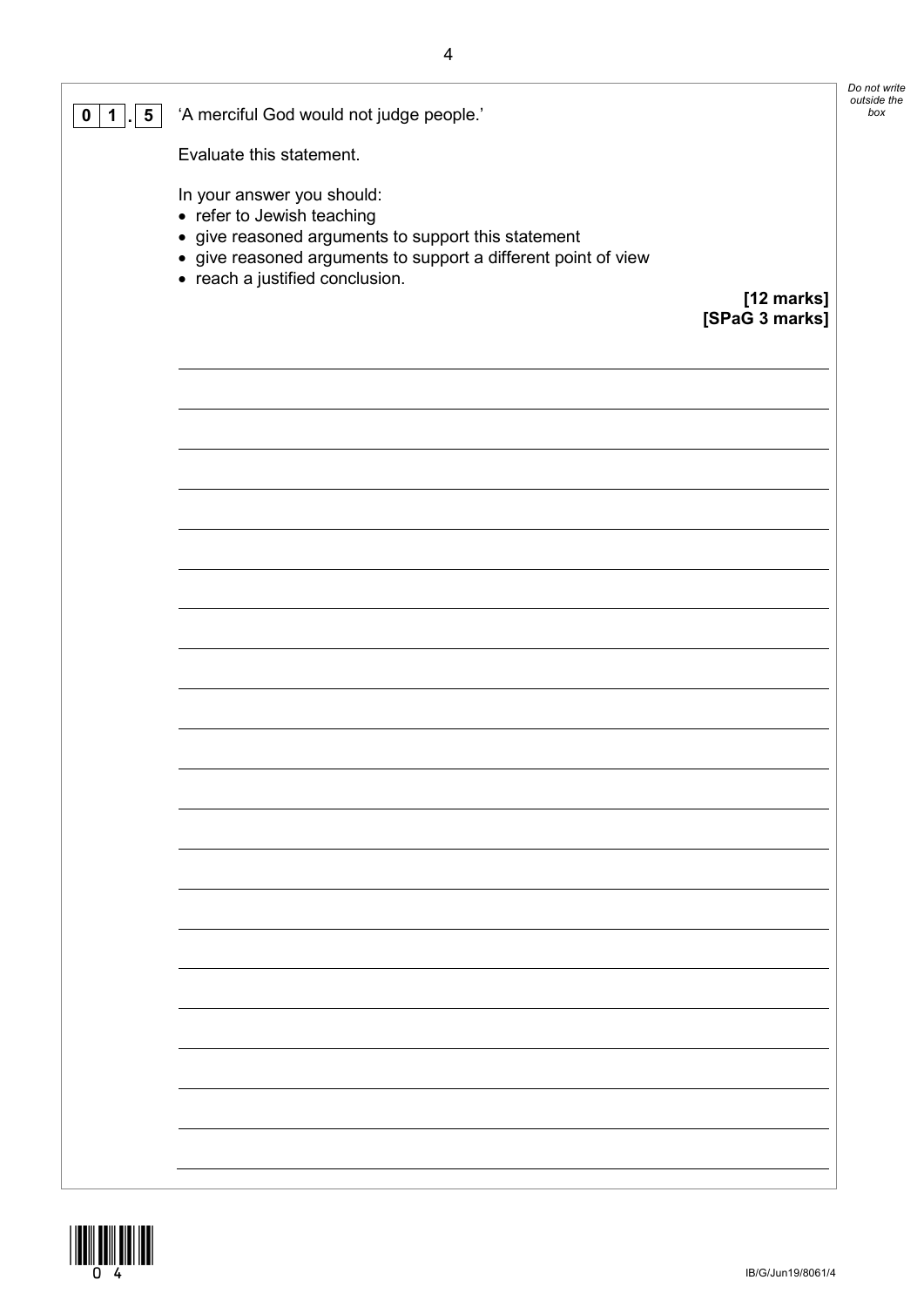

**Turn over ►**

*box*

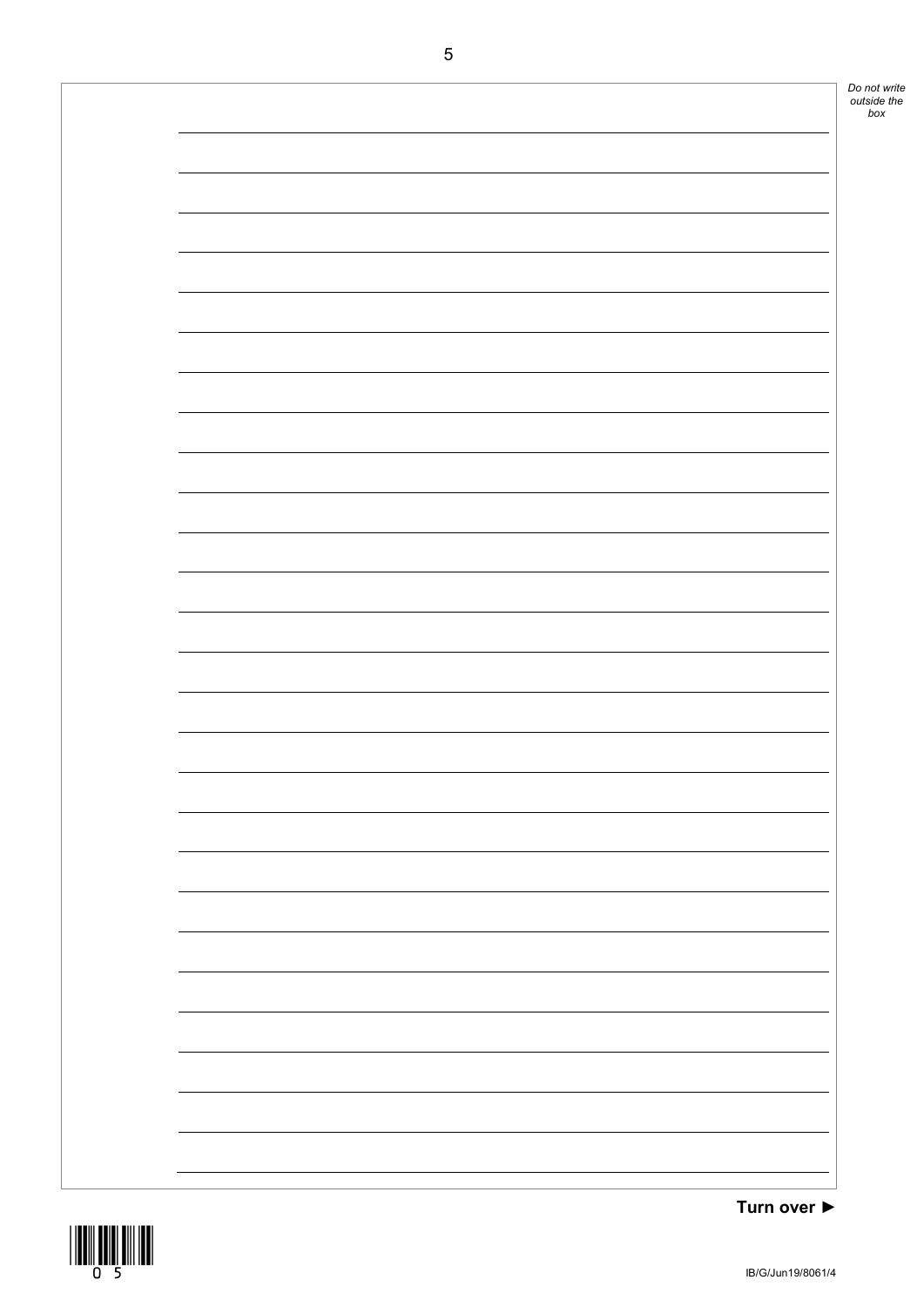| Do not write |
|--------------|
| outside the  |
| box          |
|              |

| Extra space |  |  |
|-------------|--|--|
|             |  |  |
|             |  |  |
|             |  |  |
|             |  |  |
|             |  |  |
|             |  |  |
|             |  |  |
|             |  |  |
|             |  |  |
|             |  |  |
|             |  |  |
|             |  |  |
|             |  |  |
|             |  |  |
|             |  |  |
|             |  |  |
|             |  |  |
|             |  |  |
|             |  |  |
|             |  |  |
|             |  |  |
|             |  |  |
|             |  |  |
|             |  |  |
|             |  |  |
|             |  |  |
|             |  |  |
|             |  |  |
|             |  |  |
|             |  |  |
|             |  |  |
|             |  |  |
|             |  |  |
|             |  |  |
|             |  |  |
|             |  |  |
|             |  |  |
|             |  |  |

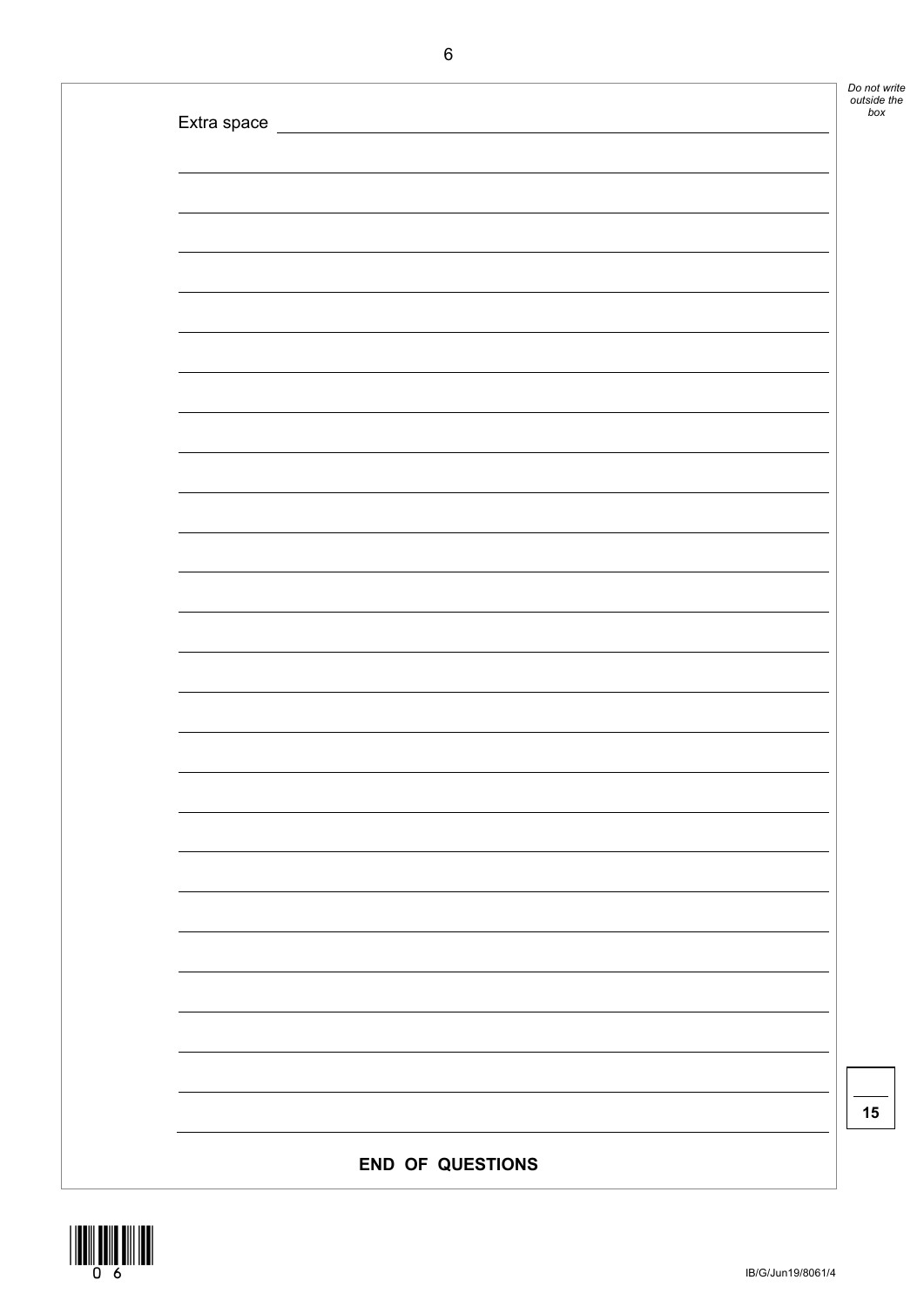

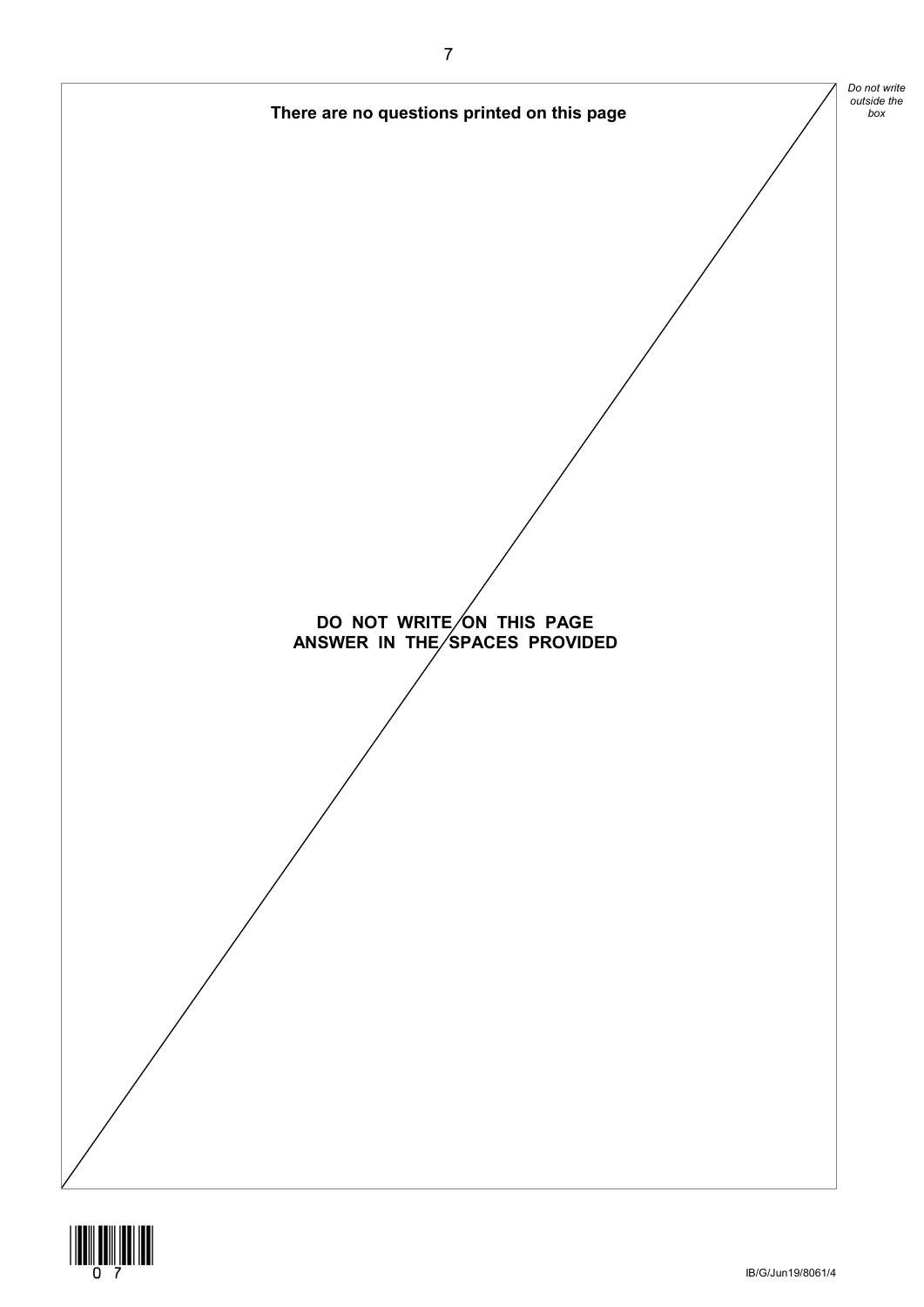| Do not write<br>outside the<br>box |
|------------------------------------|
|                                    |

| Question<br>number | Additional page, if required.<br>Write the question numbers in the left-hand margin. | bo) |
|--------------------|--------------------------------------------------------------------------------------|-----|
|                    |                                                                                      |     |
|                    |                                                                                      |     |
|                    |                                                                                      |     |
|                    |                                                                                      |     |
|                    |                                                                                      |     |
|                    |                                                                                      |     |
|                    |                                                                                      |     |
|                    |                                                                                      |     |
|                    |                                                                                      |     |
|                    |                                                                                      |     |
|                    |                                                                                      |     |
|                    |                                                                                      |     |
|                    |                                                                                      |     |
|                    |                                                                                      |     |
|                    |                                                                                      |     |
|                    |                                                                                      |     |
|                    |                                                                                      |     |
|                    |                                                                                      |     |
|                    |                                                                                      |     |
|                    |                                                                                      |     |
|                    |                                                                                      |     |
|                    |                                                                                      |     |
|                    |                                                                                      |     |
|                    |                                                                                      |     |
|                    |                                                                                      |     |
|                    |                                                                                      |     |
|                    |                                                                                      |     |
|                    |                                                                                      |     |
|                    |                                                                                      |     |
|                    |                                                                                      |     |



ı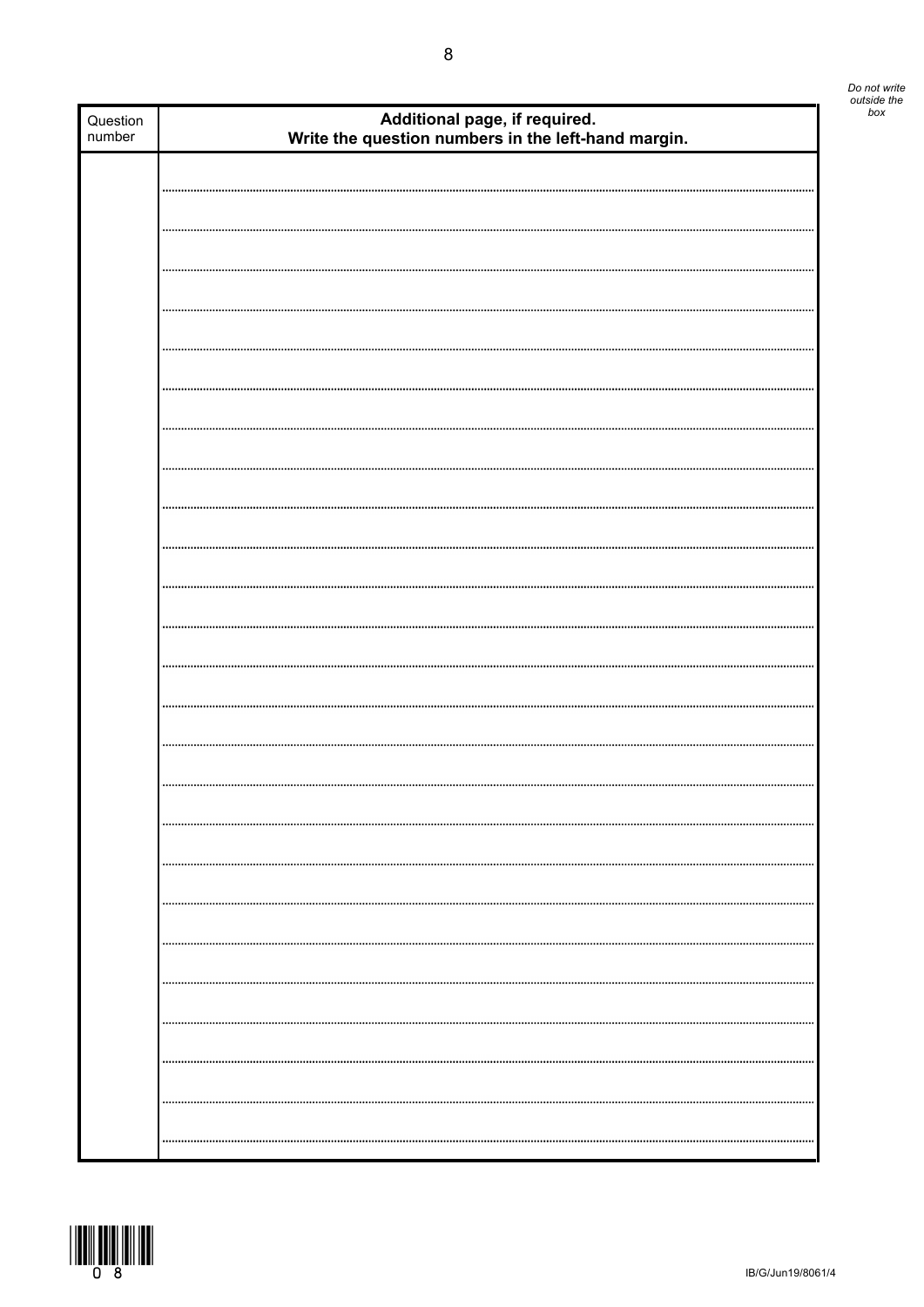| Do not write<br>outside the<br>box |
|------------------------------------|
|                                    |

| Question<br>number | Additional page, if required.<br>Write the question numbers in the left-hand margin. |  |
|--------------------|--------------------------------------------------------------------------------------|--|
|                    |                                                                                      |  |
|                    |                                                                                      |  |
|                    |                                                                                      |  |
|                    |                                                                                      |  |
|                    |                                                                                      |  |
|                    |                                                                                      |  |
|                    |                                                                                      |  |
|                    |                                                                                      |  |
|                    |                                                                                      |  |
|                    |                                                                                      |  |
|                    |                                                                                      |  |
|                    |                                                                                      |  |
|                    |                                                                                      |  |
|                    |                                                                                      |  |
|                    |                                                                                      |  |
|                    |                                                                                      |  |
|                    |                                                                                      |  |
|                    |                                                                                      |  |
|                    |                                                                                      |  |
|                    |                                                                                      |  |
|                    |                                                                                      |  |
|                    |                                                                                      |  |
|                    |                                                                                      |  |
|                    |                                                                                      |  |
|                    |                                                                                      |  |
|                    |                                                                                      |  |
|                    |                                                                                      |  |
|                    |                                                                                      |  |
|                    |                                                                                      |  |
|                    |                                                                                      |  |
|                    |                                                                                      |  |
|                    |                                                                                      |  |
|                    |                                                                                      |  |
|                    |                                                                                      |  |
|                    |                                                                                      |  |
|                    |                                                                                      |  |
|                    |                                                                                      |  |
|                    | <br>                                                                                 |  |
|                    |                                                                                      |  |
|                    |                                                                                      |  |

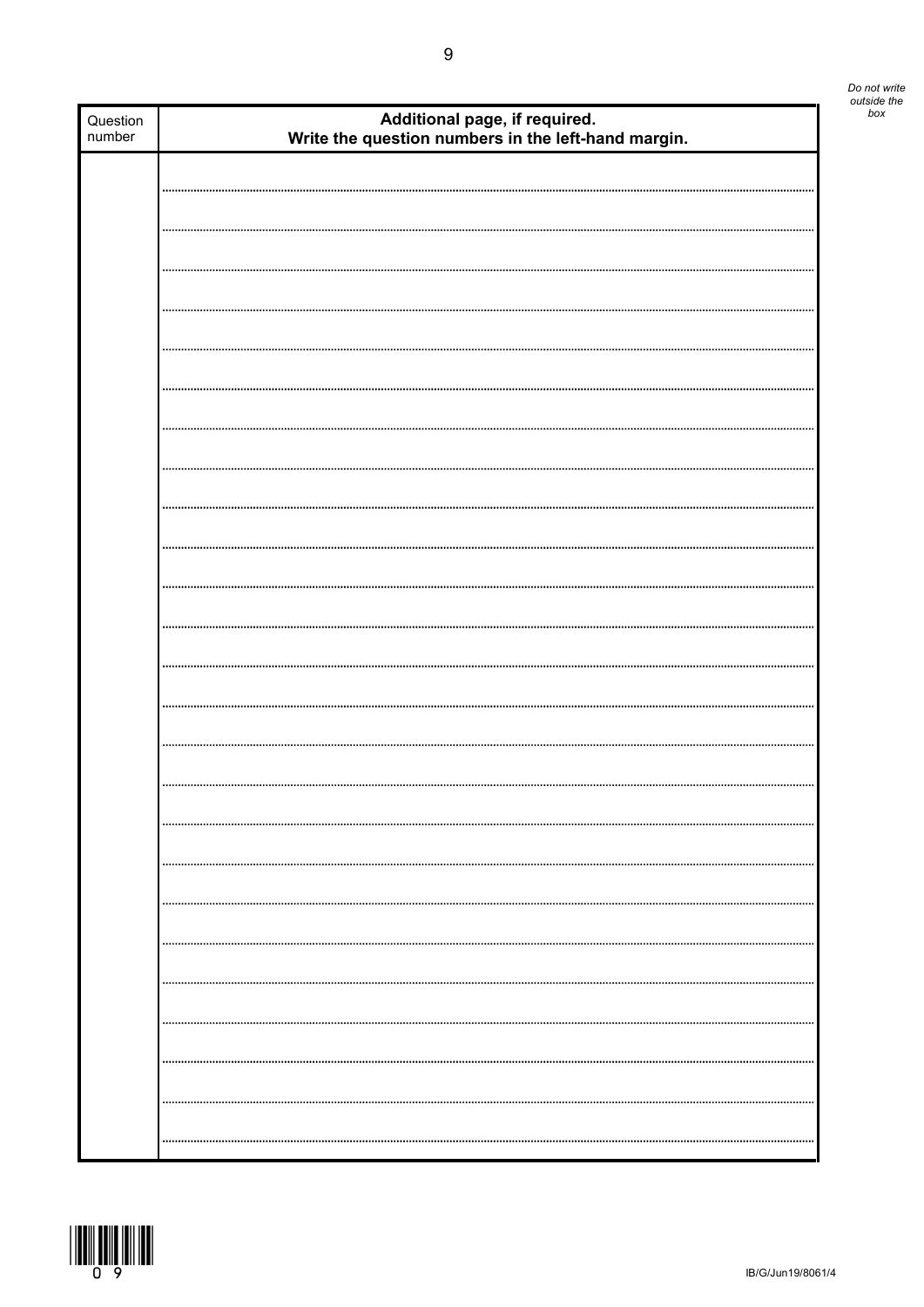| Question<br>number | Additional page, if required.<br>Write the question numbers in the left-hand margin. |  |  |  |  |
|--------------------|--------------------------------------------------------------------------------------|--|--|--|--|
|                    |                                                                                      |  |  |  |  |
|                    |                                                                                      |  |  |  |  |
|                    |                                                                                      |  |  |  |  |
|                    |                                                                                      |  |  |  |  |
|                    |                                                                                      |  |  |  |  |
|                    |                                                                                      |  |  |  |  |
|                    |                                                                                      |  |  |  |  |
|                    |                                                                                      |  |  |  |  |
|                    |                                                                                      |  |  |  |  |
|                    |                                                                                      |  |  |  |  |
|                    |                                                                                      |  |  |  |  |
|                    |                                                                                      |  |  |  |  |
|                    |                                                                                      |  |  |  |  |
|                    |                                                                                      |  |  |  |  |
|                    |                                                                                      |  |  |  |  |
|                    |                                                                                      |  |  |  |  |
|                    |                                                                                      |  |  |  |  |
|                    |                                                                                      |  |  |  |  |
|                    |                                                                                      |  |  |  |  |
|                    |                                                                                      |  |  |  |  |
|                    |                                                                                      |  |  |  |  |
|                    |                                                                                      |  |  |  |  |
|                    |                                                                                      |  |  |  |  |
|                    |                                                                                      |  |  |  |  |
|                    |                                                                                      |  |  |  |  |
|                    |                                                                                      |  |  |  |  |
|                    |                                                                                      |  |  |  |  |
|                    |                                                                                      |  |  |  |  |
|                    |                                                                                      |  |  |  |  |
|                    |                                                                                      |  |  |  |  |
|                    |                                                                                      |  |  |  |  |
|                    |                                                                                      |  |  |  |  |
|                    |                                                                                      |  |  |  |  |
|                    |                                                                                      |  |  |  |  |
|                    |                                                                                      |  |  |  |  |
|                    |                                                                                      |  |  |  |  |
|                    |                                                                                      |  |  |  |  |
|                    |                                                                                      |  |  |  |  |
|                    |                                                                                      |  |  |  |  |
|                    |                                                                                      |  |  |  |  |
|                    |                                                                                      |  |  |  |  |
|                    |                                                                                      |  |  |  |  |
|                    |                                                                                      |  |  |  |  |



*Do not write outside the*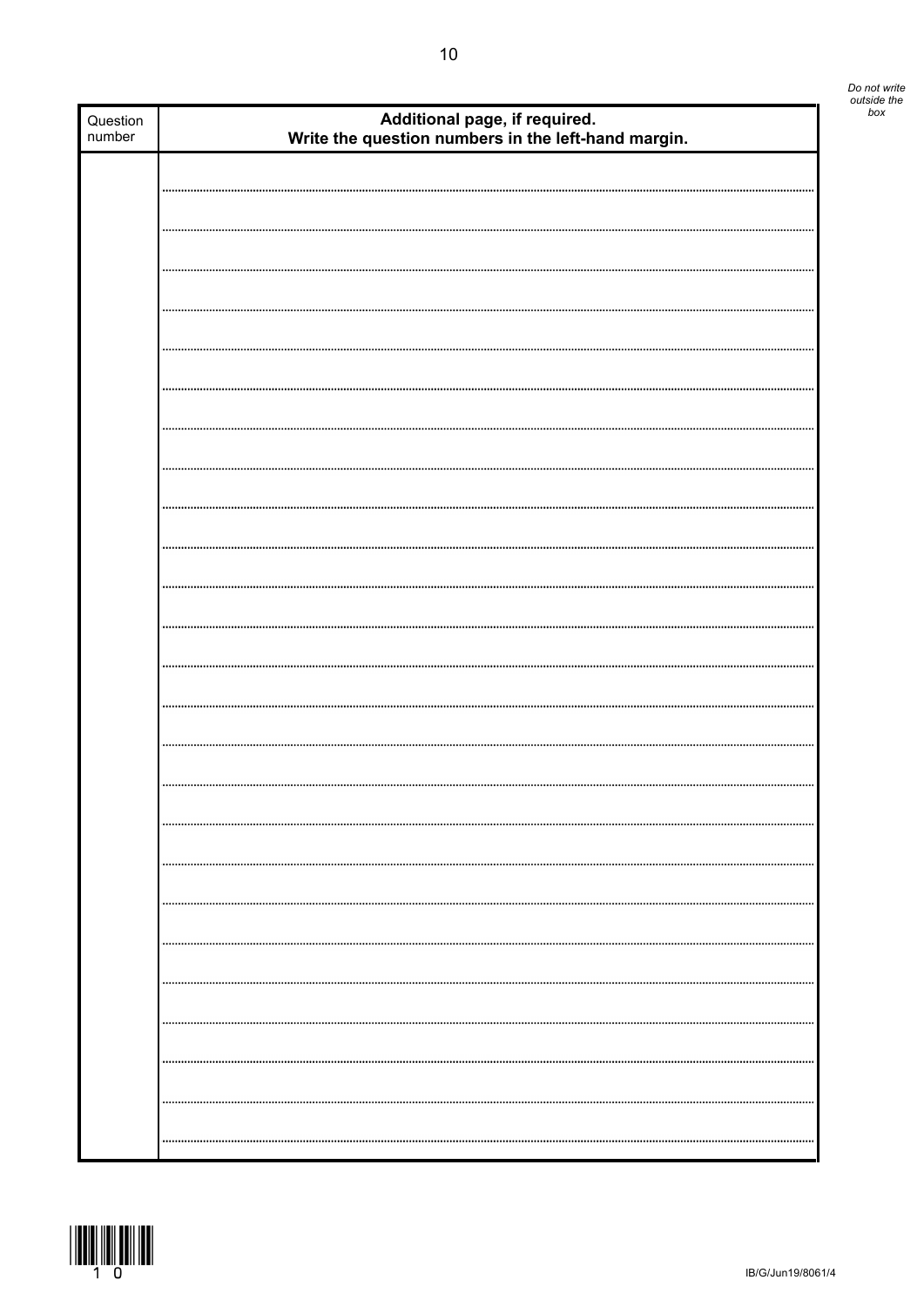| Question<br>number | Additional page, if required.<br>Write the question numbers in the left-hand margin. |  |  |  |  |
|--------------------|--------------------------------------------------------------------------------------|--|--|--|--|
|                    |                                                                                      |  |  |  |  |
|                    |                                                                                      |  |  |  |  |
|                    |                                                                                      |  |  |  |  |
|                    |                                                                                      |  |  |  |  |
|                    |                                                                                      |  |  |  |  |
|                    |                                                                                      |  |  |  |  |
|                    |                                                                                      |  |  |  |  |
|                    |                                                                                      |  |  |  |  |
|                    |                                                                                      |  |  |  |  |
|                    |                                                                                      |  |  |  |  |
|                    |                                                                                      |  |  |  |  |
|                    |                                                                                      |  |  |  |  |
|                    |                                                                                      |  |  |  |  |
|                    |                                                                                      |  |  |  |  |
|                    |                                                                                      |  |  |  |  |
|                    |                                                                                      |  |  |  |  |
|                    |                                                                                      |  |  |  |  |
|                    |                                                                                      |  |  |  |  |
|                    |                                                                                      |  |  |  |  |
|                    |                                                                                      |  |  |  |  |
|                    |                                                                                      |  |  |  |  |
|                    |                                                                                      |  |  |  |  |
|                    |                                                                                      |  |  |  |  |
|                    |                                                                                      |  |  |  |  |
|                    |                                                                                      |  |  |  |  |
|                    |                                                                                      |  |  |  |  |
|                    |                                                                                      |  |  |  |  |
|                    |                                                                                      |  |  |  |  |
|                    |                                                                                      |  |  |  |  |
|                    |                                                                                      |  |  |  |  |
|                    |                                                                                      |  |  |  |  |
|                    |                                                                                      |  |  |  |  |
|                    |                                                                                      |  |  |  |  |
|                    |                                                                                      |  |  |  |  |



*Do not write outside the*